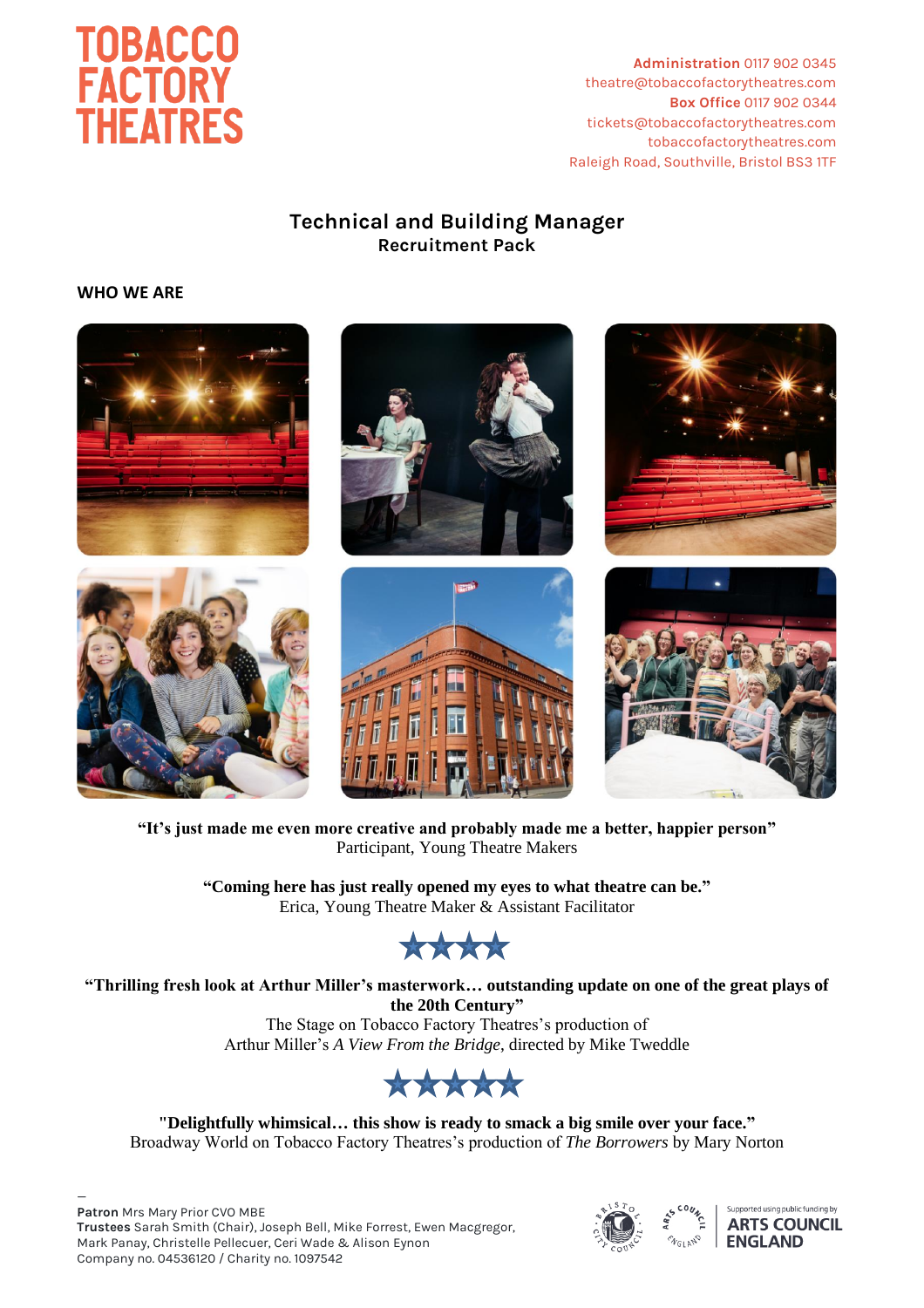## **Our mission is to provide a welcoming home for creative adventures and human connection; to offer incredible theatre and opportunities to learn and exchange ideas.**

Tobacco Factory Theatres is a much-loved independent theatre and arts charity, located in a re-purposed factory and operating two flexible theatre spaces. Born out of an experiment 20 years ago, we are continually developing and our vision is to build an inclusive creative community rooted in our home in South Bristol. Our unique setting makes for electrifying experiences and we deliver these in our trademark adventurous spirit.

We want our inspirational theatre to take people on creative adventures, nurture talent and provide life-changing opportunities. Through our varied and highly regarded artistic programming, professional development work and creative engagement department, we use culture to bring about positive change in our community. Pre-Covid, we were welcoming 70,000 people through our doors each year.

Over the last two years we have navigated a major threat to our existence. This has involved significant challenges, but has strengthened our determination to be the best we can be. We have adapted, developed new and exciting partnerships and are committed to supporting the resurgence and strengthening of a vibrant and inclusive cultural scene for Bristol.

# **INCLUSION AND DIVERSITY**

#### **Our vision is to build an inclusive creative community rooted in our home in South Bristol. Our inspirational theatre will nurture talent and provide life-changing opportunities for all.**

The unforgettable experiences we offer are built on the values of curiosity, kindness, collaboration and inclusion. We want everyone who attends Tobacco Factory Theatres to feel equally welcome, respected and valued.

To achieve this, we need to make our programmes and spaces more accessible and relevant. We are thus committed to embodying and championing diversity and inclusion across our audiences, beneficiaries, staff and board.

Whilst we welcome applications from people of all backgrounds, we strongly welcome applications from people whose identities or backgrounds are under-represented in the arts industry. If this applies to you, **please refer to this in your application and we will guarantee an interview** if you meet the criteria listed in 'We would like to hear from people who have'.



**ARTS COUNCIL ENGLAND**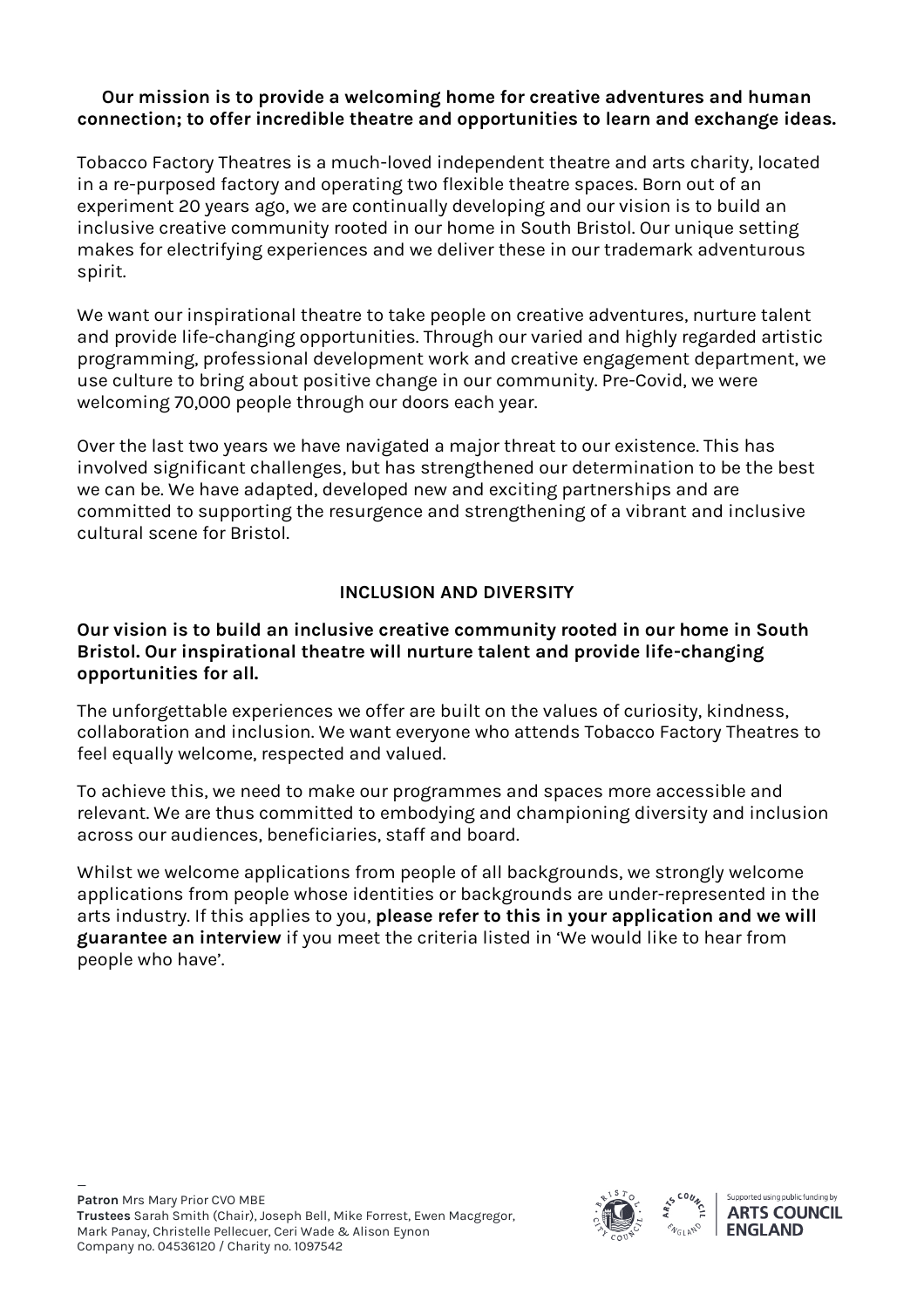**Job Title:** Technical and Building Manager

**Reports To:** Head of Operations

**Responsible For**: Theatre Technician, Casual Technicians

# **SCOPE**

The Technical and Building Manager is a senior position in our Operations Team, playing a crucial role in the day to day running of our busy venue.

You will take overall responsibility for ensuring compliance and best practice across organisational health and safety, ensuring the requirements of Health and Safety legislation, company policy, risk assessments and licensing regulations are adhered to at all times.

You will lead a programme of regular building inspections, maintenance and improvements, ensuring that any maintenance is carried out in a safe, timely manner and to a high standard.

You will be responsible for the technical management of both the Factory Theatre, the Spielman Theatre and off site production, the maintenance of their facilities and technical equipment, the safe working conditions and practices of the spaces, and correspondence with all visiting companies and in-house production creative teams. You will also support the development of any off site or touring work that we present or produce.

You will line manage the Theatre Technician and a pool of technical casual staff to cover technical shifts as required. When possible, you will work technical shifts in the theatres to assist the delivery of our artistic programme.

You will support our staff team to assess the requirements of the visiting programme, engagement programme and events and hires programmes and you will contribute to the planning and delivery of our in-house productions.

This is a part time position working 32 hours per week, however regular duty technical shifts are available to increase to full time if desired.

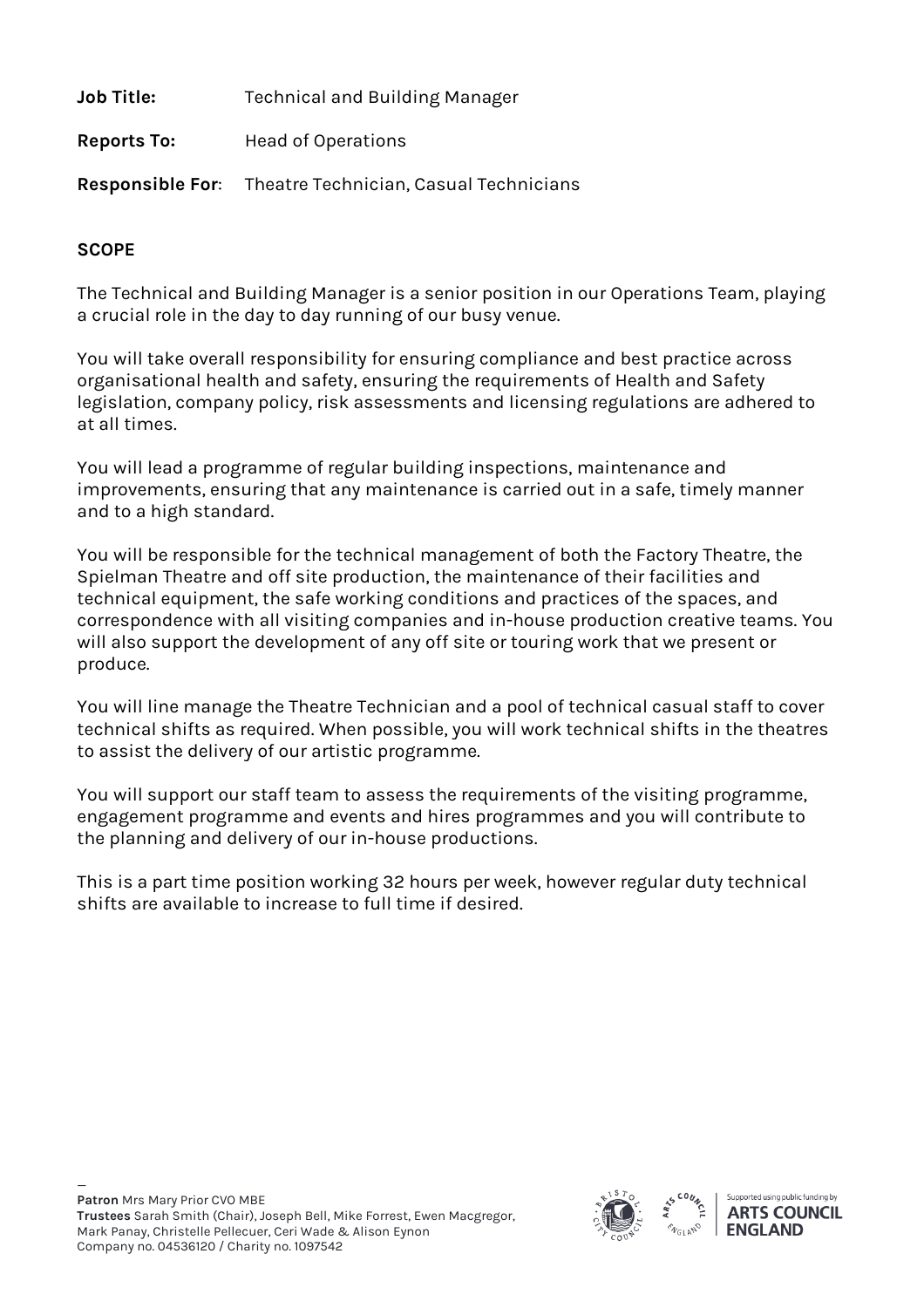# **KEY AREAS OF WORK**

## **Technical Management**

- Responsible for ensuring that technical equipment and facilities in the theatres spaces, backstage and technical areas are fit for purpose at all times, are kept in safe working order and a programme of regular checks and maintenance is in place at all times
- Ensuring that activity within the theatres complies with the theatre premises licence at all times. Acting as the main point of contact with Bristol City Council H&S, Fire and licensing teams as required
- Line managing the Theatre Technician and pool of freelance technicians
- Managing the technical rota to provide our standard tech cover support for all visiting companies within the theatres, at off site productions, and for all other events requiring tech input i.e. engagement activity, hires, events and launches
- Covering duty tech cover shifts where possible, to provide support to visiting companies and in house productions in order to bring the technical staffing budget in on target. You will manage the use of these hours depending on workload and other duties
- Responsible for liaising with visiting companies, hires and in house productions, events and engagement work to ensure tech requirements are achieved
- Ensuring that all visiting companies, technical and other theatre staff, and inhouse creative production teams are aware of building procedures regarding Health and Safety and that they all work to our regulations and best practice
- Assisting the Programming Team with technical queries and oversight support for all our productions
- Managing all technical income and spend budgets
- Working to increase external hires of technical equipment and services
- Managing and developing the equipment and skill base to capture or live stream performances and content

# **Health and Safety**

- Responsible for monitoring and reviewing the organisational Health and Safety policy and procedures, ensuring compliance with Health and Safety legislation, best practice, and ensuring that all staff, building users and visitors are aware of and work within its guidelines
- Responsible for monitoring and reviewing the Risk Assessment procedures for the organisation, ensuring that Risk Assessments are in place and reviewed for all on and off-site activity
- Overseeing and ensuring that regular testing and safety checks of facilities and equipment are undertaken and recorded and that systems are reviewed annually
- Overseeing the Health and Safety, fire and first aid training processes, ensuring appropriate levels of staff are adequately trained at all times
- Leading and managing the work of the Health and Safety Committee



Supported using public funding by **ARTS COUNCIL ENGLAND**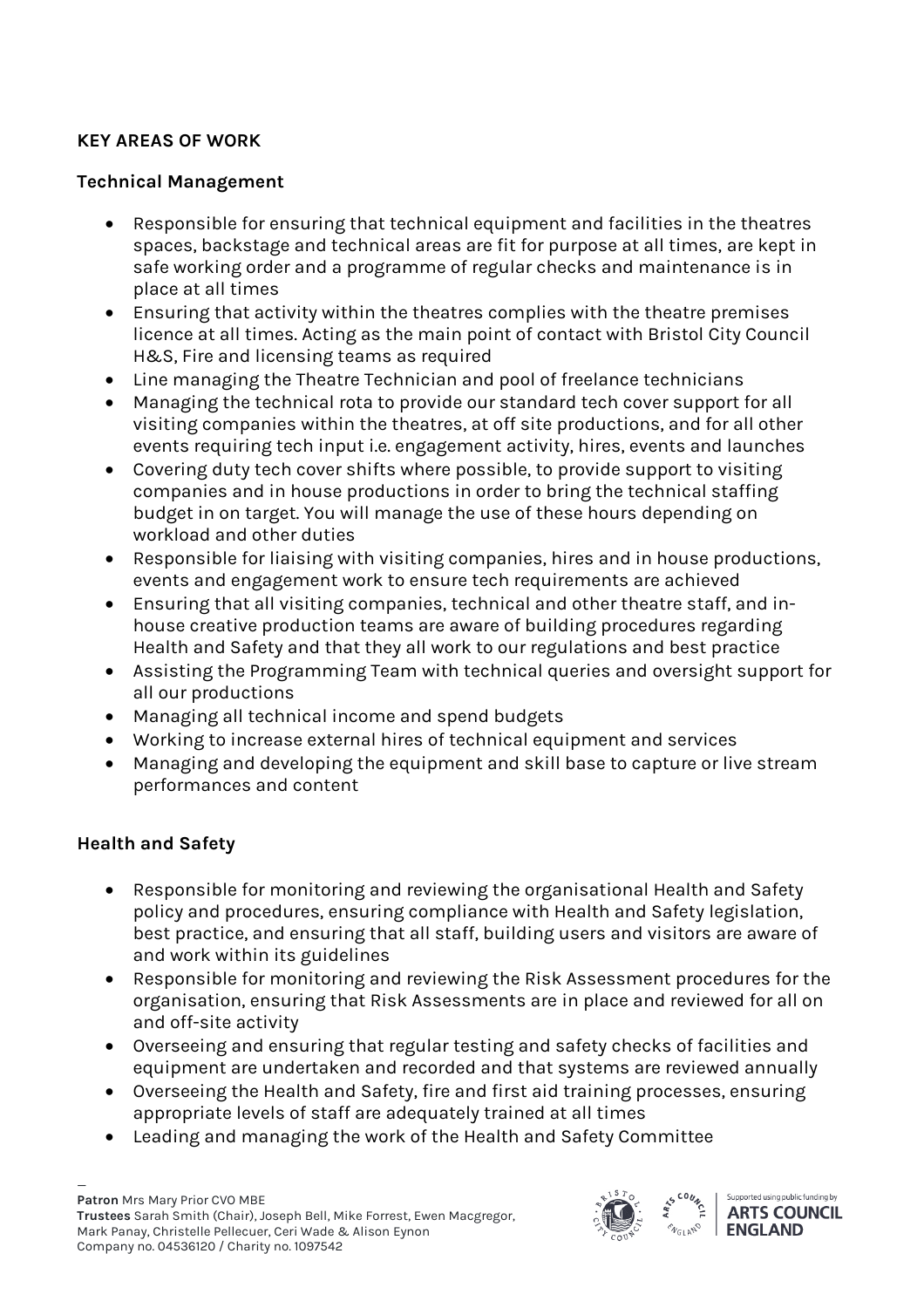# **Building Management**

- Responsible for ensuring that the fabric, facilities and equipment within our lease area (including within the theatres e.g. technical equipment, seating and air conditioning) are kept in safe working order, overseeing maintenance specialists where necessary and recording work undertaken
- Working closely with the Head of Operations on the scheduling of activity and resource across all spaces to ensure smooth, efficient and compliant delivery at all times
- Working closely with the Head of Operations to lead on building security and respond to incidents as required. Ensuring security systems and procedures are in place, regularly monitored and that all staff are aware and trained as appropriate
- Acting as one of our organisation's emergency contacts and respond to any incidents as required
- Working closely with the Head of Operations to lead licensing reviews, updates and applications, ensuring compliance within these by all staff
- Supporting the Head of Operations with the set up and management of the organisation's IT infrastructure
- Coordinating and updating a register of technical and building assets and equipment. Ensuring that all equipment is present, maintained and fit for purpose.
- Working closely with the Head of Operations and Senior Management team to play a full role in the development of any on or off site capital plans, including building, equipment and facility developments
- Working as a member of our Environmental committee to implement improvements to reduce environmental impact

#### **Other**

- To be an informed and enthusiastic member of the team
- To attend staff meetings and away days, and other theatre events including season launches and press nights
- To attend productions & keep abreast of all activities in the Theatres
- To abide by the Tobacco Factory Theatres policies and procedures
- Any other duties as mutually agreed with the Head of Operations

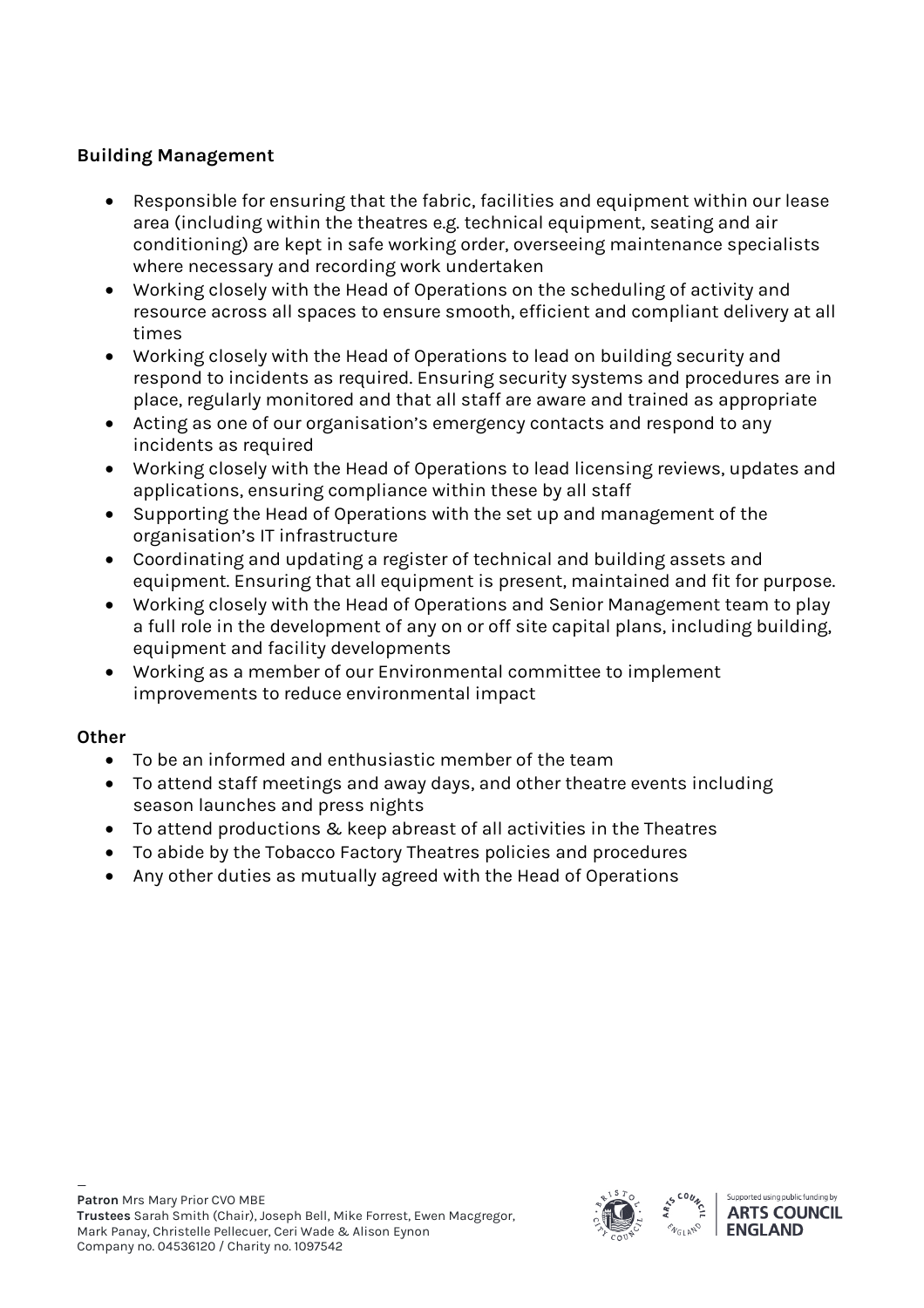## **We would like to hear from people who have:**

- Experience of leading and managing an organisations Health and Safety policy and procedures including creating and monitoring risk assessments
- Experience of running maintenance and upkeep programmes for building fabric, facilities and equipment
- At least two years' experience of technical management in a busy theatre or similar environment.
- A strong working knowledge of theatre electrics, technical maintenance and entertainment ip networks
- Experience of running fit ups, get outs and show operation
- Experience of programming ETC lighting consoles; including Intelligent fixture programing
- Experience of design, set up, and operation of sound equipment including Qlab; digital desks and network protocols and (multi output speaker systems)
- Knowledge of digital capture and live streaming
- Experience of working at heights
- Experience using Cad software
- Strong organisational and communications skills and the ability to multitask in a high pressure environment
- Experience of managing technicians and casual staff
- Experience of budget management
- A can do approach to problem solving
- An interest and enthusiasm for theatre and the value of the cultural sector

# **Applicants may also have:**

- A PAT test qualification and Electrical qualification
- Experience of touring theatre
- Training in first aid, manual handling, health and safety and working at height
- Experience of Live sound work and Sound design
- Experience of lighting design
- Set construction skills
- Experience of Vmix operation
- Black magic Atem
- Camera operation and vision mixing experience

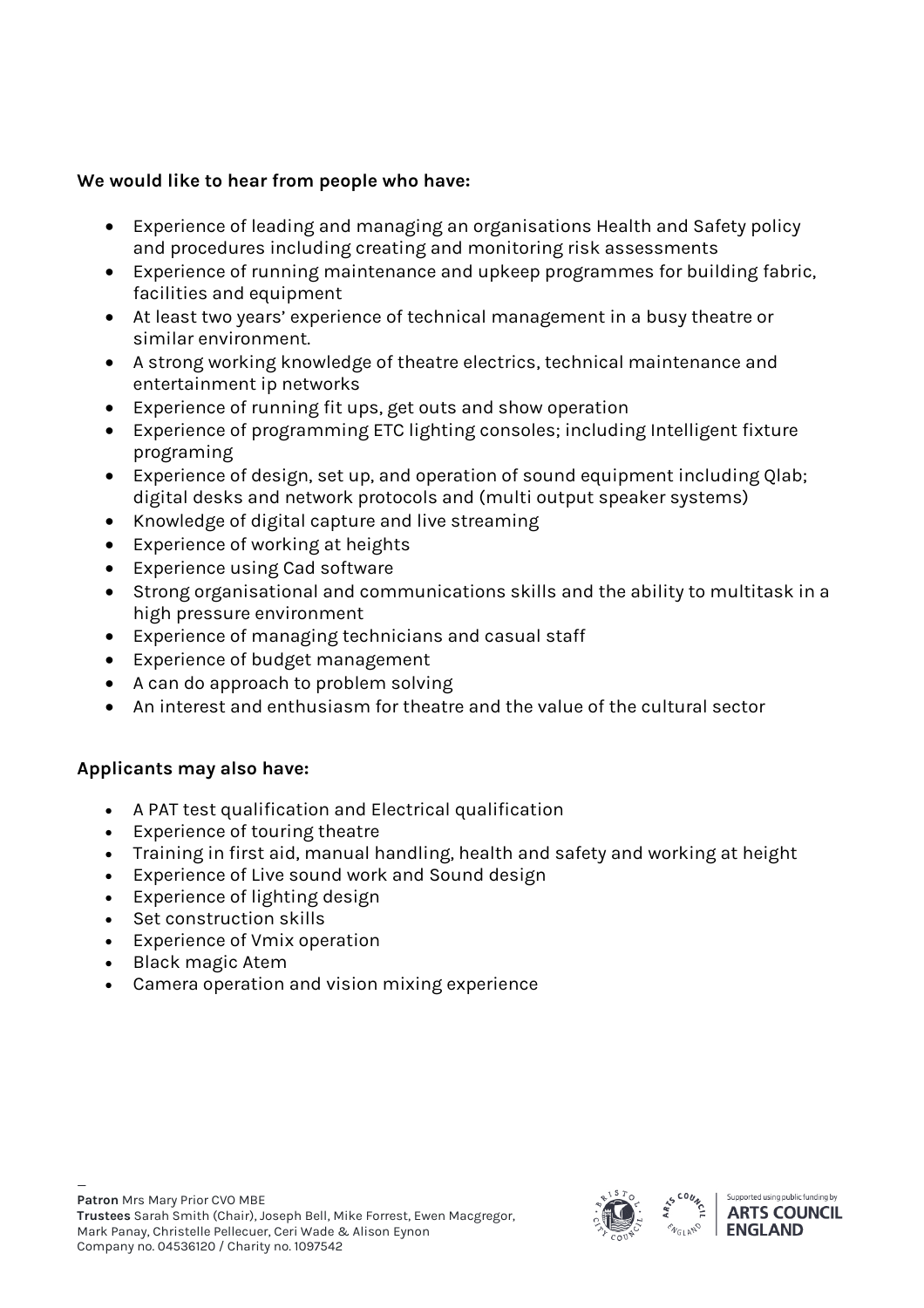#### **TERMS & CONDITIONS**

| Contract:                       | Permanent                                                                                                                                                                                                                           |
|---------------------------------|-------------------------------------------------------------------------------------------------------------------------------------------------------------------------------------------------------------------------------------|
| Hours per week:                 | 0.8 FTE (32 hours per week). Fixed shifts across Mon - Friday with<br>occasional weekend work. Flexibility will be needed based on the<br>requirements of the visiting programme when evening and weekend<br>work will be required. |
| <b>Annual salary:</b>           | £29,000 per anum (pro rata)                                                                                                                                                                                                         |
| Holiday:                        | 30 days (pro rata) per year including bank holidays.                                                                                                                                                                                |
| <b>Employer:</b>                | <b>Tobacco Factory Arts Trust</b>                                                                                                                                                                                                   |
|                                 | Location of post: Tobacco Factory Theatres, Raleigh Road, Bristol, BS3 1TF.                                                                                                                                                         |
|                                 | Probation period: Three months where notice is one week on either side                                                                                                                                                              |
| Notice thereafter: Three months |                                                                                                                                                                                                                                     |

## **APPLICATION PROCESS**

All applications will be considered.

We strongly welcome applications from people whose identities or backgrounds are under-represented in the arts industry. If this applies to you, **please refer to this in your application and we will guarantee an interview** if you meet the criteria listed in the 'We would like to hear from people who have' section.

If you require an Application Pack in an alternative format or have any questions about this role or the application, please get in touch with our Operations & Events Administrator at [theatre@tobaccofactorytheatres.com](mailto:theatre@tobaccofactorytheatres.com)

## **To apply:**

To apply for this position please email [recruitment@tobaccofactorytheatres.com](mailto:recruitment@tobaccofactorytheatres.com) with the subject 'Technical and Building Manager' and include all of the following:

- Your CV
- A cover letter (max 2 sides of A4), or a short video or audio file, detailing relevant experience and why you want this role
- A completed Equalities Monitoring form



Supported using public funding by **ARTS COUNCIL ENGLAND**